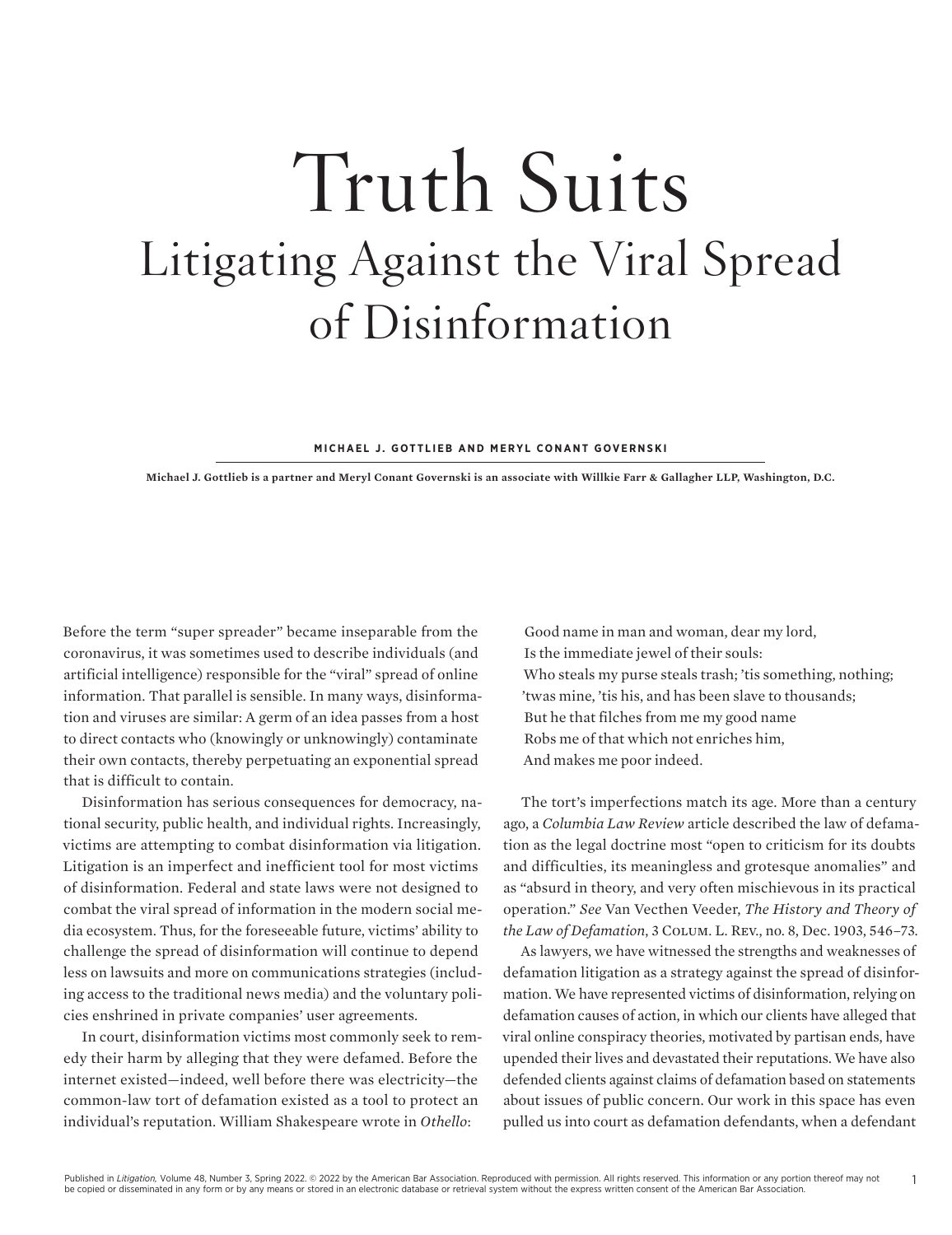in one of our active matters sued each of us personally for defamation based on public statements in which we summarized the defamation allegations that appeared in our client's complaint.

### **How Defamation Law Protects and Fails**

Our experiences in these matters have caused us to reflect on how the law of defamation protects, and fails to protect, those who claim to be victims of disinformation, as well as how efforts to combat that disinformation intersect with the First Amendment principles that allow free speech and a free press to flourish. The features of the modern-day super spreader create the particular challenges the legal system faces in combating it.

In the era of the town crier, news spread only as fast as humans (or their animal companions) could travel. When the U.S. Continental Congress declared independence in July 1776, for instance, the monumental news was known almost instantly in Philadelphia but did not reach New York for days, Boston for a couple of weeks, and South Carolina for almost a full month. Although gossip has been subject to "viral" spread since the dawn of language, it was not until mass media came along that a drastic decrease occurred in the so-called "cycle rate"—or the time it takes for a message to move through hubs from one person to many people through chains of messages, rather than traditional word of mouth from one person to another person. With traditional newspaper and television media, the cycle rate is typically a day, although extraordinary events move faster. News of President John F. Kennedy's assassination was broadcast live, and within hours nearly half of the homes in the United States with television sets were tuned in to the news. Modern online communication, particularly via social media channels, has further compressed the cycle rate to minutes, if not seconds. Today, by the time a victim of disinformation learns about what is circulating online, it is likely that the narrative already will have spread exponentially.

While allegations of political "censorship" against leading technology companies are very much in vogue, the reality for most victims of disinformation is that very little can be done to stop the spread of a viral conspiracy theory. Information moves too quickly across platforms, and new venues for disinformation continue to emerge, including platforms that appear to be designed to create a home for alternative factual realities. The policies adopted by more established online platforms tend to be aimed at certain categories of prohibited speech—such as speech advocating violence or hate crimes. It is only recently that they have begun to suspend or ban users who violate terms of service or contravene guidance respecting particular subject matters beyond hate and violence.

Defamation does not fit comfortably, if at all, into the content policies of most platforms. For example, Reddit's "Content Policy" explains that behavior that "isn't allowed" includes



threatening violence, sharing personal information, spamming, or "harassing, bullying, threatening, intimidating, or abusing someone with the intent to create a hostile environment or discourage them from participating in Reddit." False and defamatory speech does not appear in any of the categories. Instead, Reddit explains:

Reddit has a diverse user base with a wide array of viewpoints, ideas and perspectives. As such, users are permitted to post potentially objectionable content as long as it doesn't violate the Content Policy. If you see something that makes you uncomfortable or that you disagree with but doesn't violate the rules, it may be best to move to a different sub or post. There are thousands of communities on Reddit, we're sure you'll be able to find a subreddit you enjoy!

Reddit offers a way to report "misinformation" in its reporting tool, but it is unclear what would qualify as misinformation triggering Reddit's removal process. Some online platforms have expressed a view that the only circumstance in which they would consider removing defamatory content is if (and only if ) a court has adjudicated the subject and found the information to constitute libel.

First Amendment law relies on the principle that the best, and often only, weapon against speech is counter speech. As useful as it may have been in the context of the town square or past eras in which communities overwhelmingly obtained their news from the same newspapers and mass media outlets, that paradigm seems quaint in the modern media environment, and particularly so in the echo chamber of social media. The inability to fight false speech with the truth is the result of "homophily," the "tendency of similar individuals to form ties with each other." Social media platforms pair an individual's ability to cultivate a

Illustration by Nicole Xu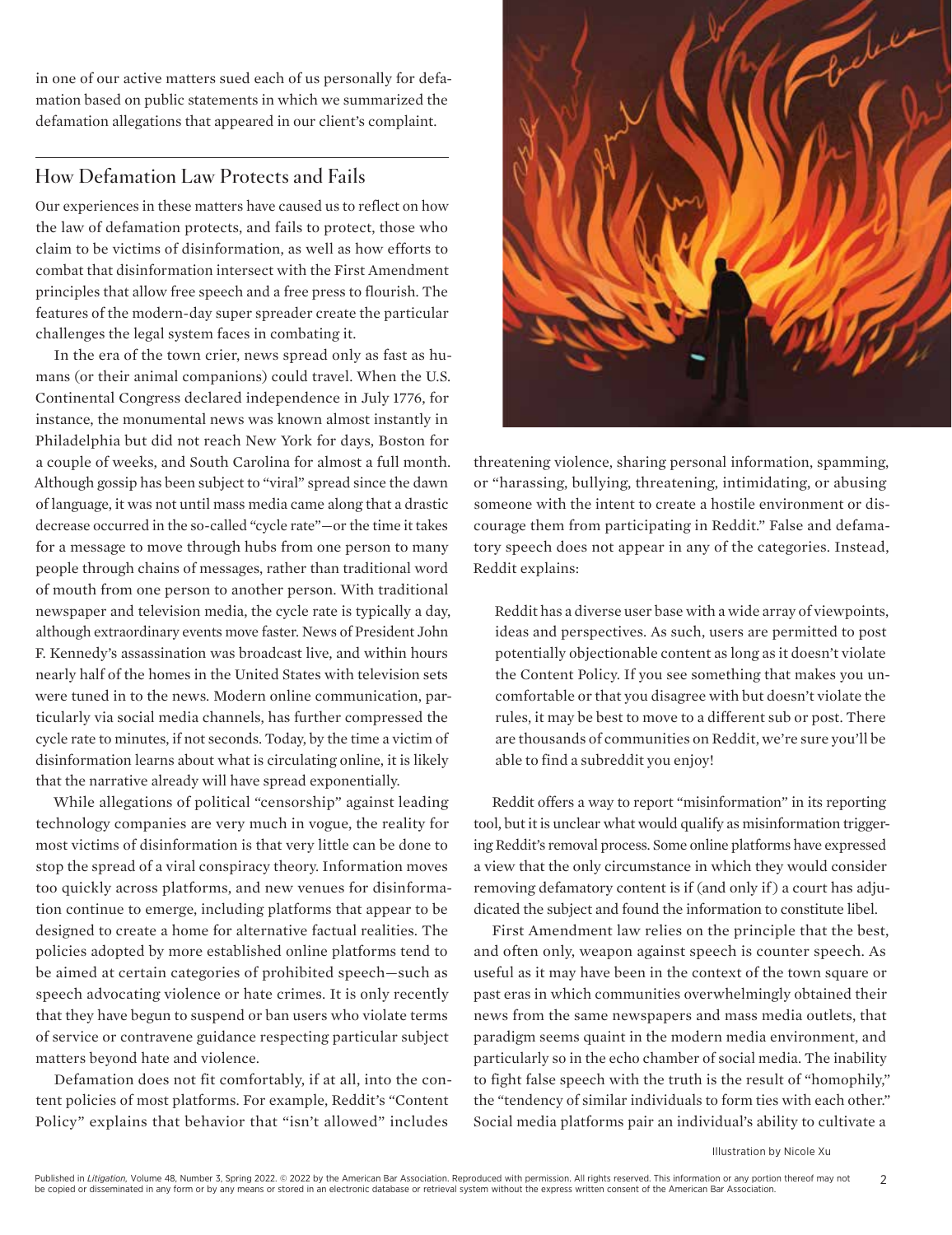specific list of users to follow (or block)—seeing not only what these users generate but also what they like and re-post—with algorithms that sustain the individual's preferences by exposing the user to further validating content, called a "filter bubble." Such environments, which allow users to avoid views contrary to their own, appear to function less as free marketplaces of ideas, where contrary ideas compete, and more as free marketplaces of association, where self-selecting groups of individuals join together in communities increasingly impenetrable by disfavored facts and theories.

Self-selecting informational bubbles complicate the efficacy of counter speech, whether true or false, once a conspiracy theory has taken hold within the group. Instead, disinformation super spreaders may become even more entrenched in their views and, in the face of inconsistency or contradiction, co-opt the counter narrative to serve their own political views. One researcher commented that even where there may be some success in convincing individuals to update their beliefs based on new information, they often "interpret the information that they receive in an attitude-consistent manner—for instance, by assigning blame or responsibility for the facts in question in a manner that is consistent with their political views or by expressing distrust in the credibility of the information that they have learned." B. Nyhan, *Why the backfire effect does not explain the durability of political misperceptions*, PROCEEDINGS OF THE NAT'L ACAD. OF SCIS. (Apr. 13, 2021).

In the modern media environment, litigation and the threat of litigation can, in certain circumstances, serve as a useful antidote to disinformation, in part because it forcibly removes individuals from their self-selected informational filters and assigns to neutral decision makers the task of rendering a judgment reflecting what is true or false. Relying on the judicial system as an antidote to disinformation raises serious questions, nonetheless. Should courts, rather than the marketplace of ideas, be the preferred venue for testing the veracity of information? Even if courts present a better alternative for disinformation victims than making use of traditional counter speech, is litigation a realistic option for most victims? These two questions have related answers. The reality is that litigation is too inefficient to serve as a systemic solution for the problem of disinformation, in part because it remains accessible to only a small subset of disinformation victims. Even for those victims who have cognizable claims and the means to assert them, litigation may serve as a blunt tool that poses more problems than it solves.

#### **Obstacles to Litigation**

As an initial matter, defamation—the chief legal tool available to victims of disinformation—is designed exclusively to remedy harm to reputation. This renders the tort completely irrelevant to most forms of disinformation, particularly information that is not "of or concerning" a specific person or business. It does not

matter, for example, how harmful disinformation about vaccinations, election fraud, or the assassination of John F. Kennedy may be—if such disinformation does not target a specific individual or entity, it will not be actionable as defamation. It is perfectly legal to defame a religion, race, animal, or the deceased. Thus, the legal system will have no role to play for many of the most virulent forms of disinformation.

Even for individuals who have colorable defamation claims based on disinformation, most will be unable or ( justifiably) disinclined to pursue defamation litigation given the practical, emotional, and financial barriers to mounting a multiyear legal campaign to defend one's personal reputation. All litigation presents hurdles for aspiring plaintiffs, but defamation presents especially daunting obstacles, which at times prove insurmountable. The subject matter of defamation actions—harm to personal reputation—makes certain victims reluctant to sue for fear of putting their identity and character on trial. Even victims of demonstrable disinformation may be reluctant to sign up for the scrutiny and unwanted attention that are natural consequences of filing a lawsuit for defamation of the plaintiff's reputation. This is especially so for private individuals who have eschewed the public limelight. Indeed, private figures who are defamed often face the choice of allowing online trolls to harass them without accountability or granting those same trolls discovery into the victim's private communications and records. The thought of turning private information over to the perpetrators of online conspiracy theories can by itself dissuade a victim from litigating. This says nothing about the personal security risks victims must accept in certain contexts.

Victims who do pursue lawsuits may find the process frustrating in both its pace and inability to remedy the harm. Results do not come quickly, in part because the absence of any prospect of preliminary injunctive relief makes the final adjudication the *only*  relevant adjudication. Short of settlement, the odds of obtaining a retraction, let alone one that has the same reach and impact as the original disinformation, are slim.

Although there is a plaintiffs-side defamation bar, it remains the case that many lawyers refuse to take on such actions. Some are unwilling to take on any economic risk in such cases, given that few victims can establish the kind of concrete economic damages that would afford any meaningful recovery. Others are understandably reluctant to take on cases that could be branded as opposed to First Amendment values.

Beyond the practical obstacles, the First Amendment and certain state laws addressing strategic lawsuits against public participation (SLAPP) also discourage lawyers and victims of disinformation from filing defamation suits. Many current anti-SLAPP statutes have fee-shifting provisions that impose potential financial penalties on defamation plaintiffs. Substantively, motions to dismiss defamation actions are difficult to survive by design. The First Amendment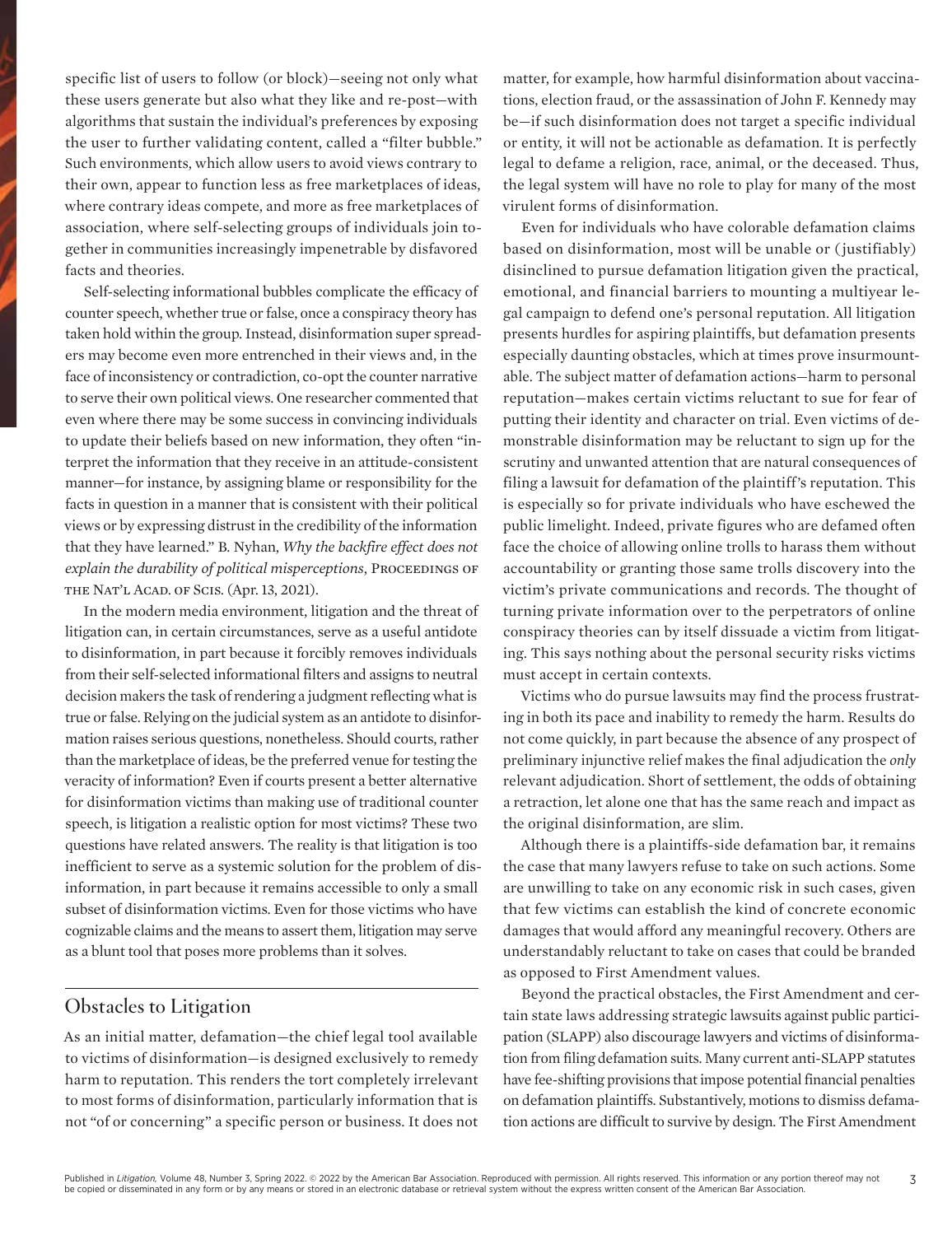imposes a heavy burden on plaintiffs, particularly those who are "public figures" or can be characterized as such. *See N.Y. Times v. Sullivan*, 376 U.S. 254 (1964). Where that is the case, the actual malice standard requires proving that the defendant had subjective knowledge of the falsity of the statements alleged to be defamatory. Pleading what someone else was thinking is not easy. In the words of the U.S. Court of Appeals for the District of Columbia, this standard operates as a "famously daunting" pressure point that is the final stop for many defamation complaints. *See Tah v. Glob. Witness Publ'g, Inc.*, 991 F.3d 231, 240 (D.C. Cir. 2021). In his opinion dissenting from the panel majority's dismissal of that case for failure to sufficiently plead actual malice, Judge Laurence Silberman urged the Supreme Court to overrule the actual malice standard articulated in *New York Times v. Sullivan*, but the Court declined review.

Even when a defamation claim survives a motion to dismiss, challenges abound in the discovery stage. Media shield laws limit traditional discovery tools, making it difficult to adduce facts and evidence that prove a conspiracy theory is false. Plus, litigating against evangelists of disinformation does not go hand-in-hand with targeted, reasonable, or fact-based motions or discovery. In some cases, the litigation itself can serve as a platform that amplifies the disinformation. It is also expensive and time-consuming to prove "falsity" against certain kinds of conspiracy theories, which often require a plaintiff to invest considerable time in attempting to disprove far-fetched negatives. For example, while it may seem straightforward to demonstrate that a local business does *not* run a pedophilia ring out of a nonexistent basement, that challenge becomes considerably more complicated when one is required to disprove mutating theories of "evidence" based on the supposedly hidden meaning in images, symbols, or words like "pizza" and "pasta." (In the so-called "pizzagate" conspiracy theory, proponents argue that emails discussing "pizza" and "pasta" reflect a hidden code for child sex ring operations.) The cost of discovery is aggravated by the difficulty of obtaining discoverable materials from anonymous social media users and ephemeral messaging applications where communications disappear after an amount of time designated by the user. These kinds of challenges can make the cost of litigation insurmountable, given that defamation is a common-law tort that understandably offers no general or specific fee-shifting options.

Proving pecuniary damages poses an additional hurdle to successful defamation actions. A plaintiff can rarely prove that a defamatory statement resulted in a particular lost business opportunity or other traceable loss. For the vast majority of Americans whose livelihoods are not inextricably tethered to their name, it is difficult to assign a monetary value to reputation or the harm done to it. Doing so also requires the considerable expense of hiring a testifying expert and paying for the related work and motion practice. Even when these obstacles can be overcome, anonymous platform users may not be identifiable or may be

judgment-proof due to a lack of assets. All of these factors combine to make defamation actions inefficient even for those who can, against the odds, prevail on the question of liability following a trial on the merits.

In light of the legal and financial disincentives to bringing defamation actions, it is inevitable that many actionable claims for the spread of damaging and egregious disinformation are never filed. Some of the cases that are being filed are relying on the financial backing of personally motivated benefactors. For example, billionaire Peter Thiel admitted to funding a defamation lawsuit filed by Hulk Hogan against Gawker Media, which resulted in a \$140 million jury verdict, as part of a vendetta against the company. A legal regime raises serious concerns for our democracy when it results in deep-pocketed parties being far more likely to bring disinformation-based suits than claimants of limited means, irrespective of the comparable merits of the claims or the systemic risks (if any) posed by the defamers.

Notwithstanding these flaws, we do not believe that the answer is to "open up" U.S. libel laws to invite a litigation freefor-all on the subject of disinformation. The vital constitutional principles embedded throughout this area of law, including the need to ensure robust protection for a free and independent press, demand a cautious and balanced legal approach. Consider, for example, the doctrine of the "reporter's privilege." In 2003, news reports surfaced about the role that Ambassador Joseph Wilson and his wife, Valerie Plame, an operative for the Central Intelligence Agency (CIA), played in the investigation of the George W. Bush administration's claim that "Saddam Hussein recently sought significant quantities of uranium from Africa." *See In re Grand Jury Subpoena, Judith Miller*, 438 F.3d. 1141, 1143 (D.C. Cir. 2006). A grand jury empaneled to investigate Ms. Plame's outing as a CIA operative issued a number of subpoenas, including one to *New York Times* reporter Judith Miller. Ms. Miller refused to comply and was held in contempt for failing to divulge her source, spending 85 days in jail before identifying her source as Vice President Dick Cheney's chief of staff, Scooter Libby. In a seminal ruling, the D.C. Circuit upheld the contempt finding, holding that the First Amendment does not provide journalists with an absolute constitutional privilege to withhold their sources from criminal grand jury subpoenas, and noting that the federal common-law "reporter's privilege" was neither absolute nor applicable.

#### **The Law and Journalism**

Over the past two decades, all three branches of federal government, and many state governments, have labored to adopt clear definitions of the protections afforded to journalists in both criminal and civil contexts. Slightly more than a dozen states have codified an absolute privilege from forced disclosure of materials obtained in the news-gathering process, including the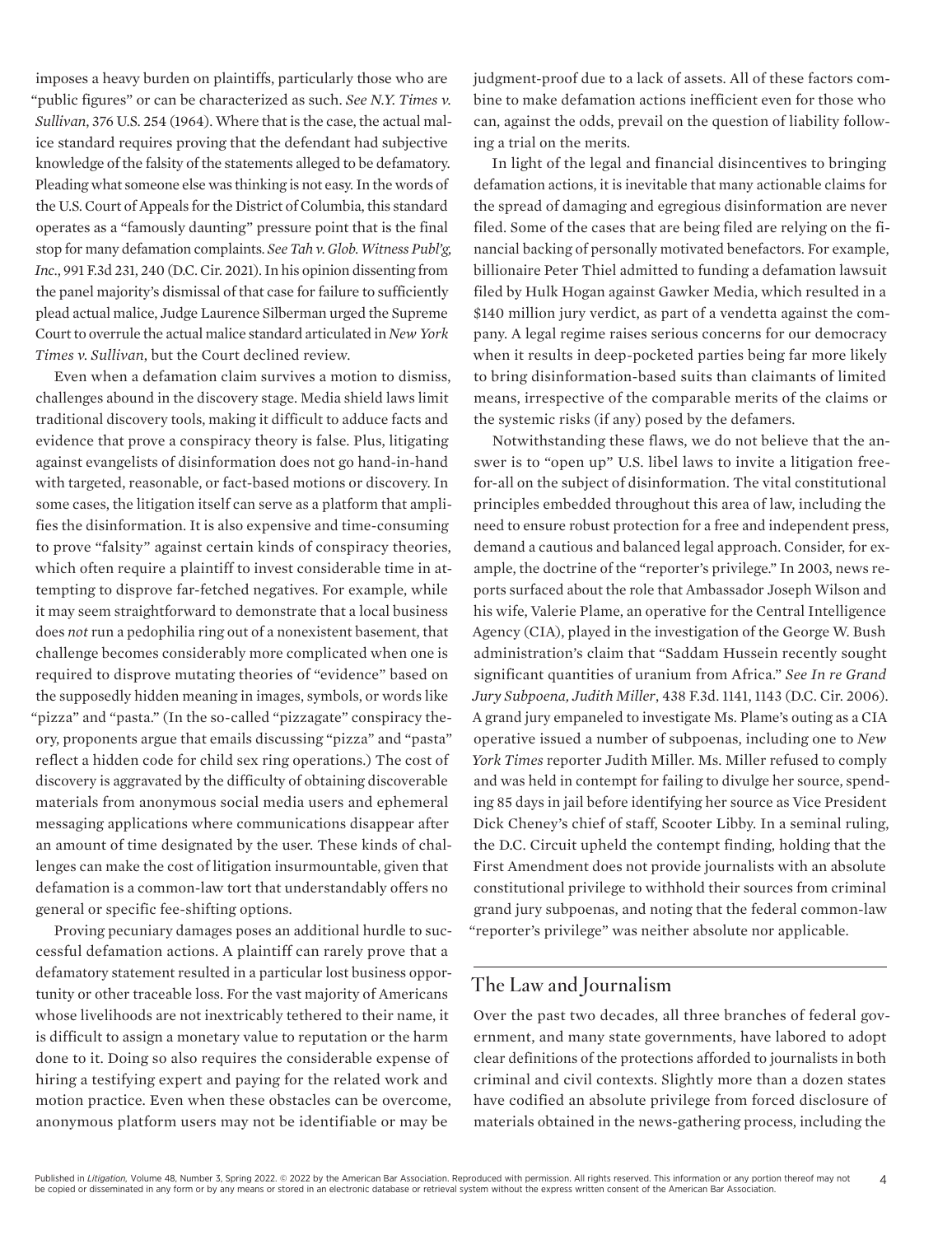identity of a source, with limited exceptions. For example, the District of Columbia affords a reporter's privilege to "any person who is or has been employed by the news media in a news gathering or news disseminating capacity" and broadly defines "news" to include "[a]ny printed, photographic, mechanical, or electronic means of disseminating news and information to the public." *See*  D.C. CODE § 16-4701. More than 20 states have passed qualified privileges, and the remaining states without specific laws largely recognize common-law reporter privilege. Although the *Miller* case renewed interest in a federal shield law for reporters, no such law has been enacted. In a recent iteration of the federal shield concept, Sen. Ron Wyden (D-Or.) has proposed the Protect Reporters from Excessive State Suppression (PRESS) Act, which would protect from disclosure the phone records and data of a reporter, defined in the act as any individual who "gathers, prepares, collects, photographs, records, writes, edits, reports, or publishes news or information that concerns local, national, or international events or other matters of

## **The spread of disinformation, like the spread of virus and disease, wreaks havoc on the health of our institutions and norms.**

public interest for dissemination to the public."

The line-drawing required to apply media shield statutes is particularly challenging in cases involving independent gadflies and partisan activists who self-brand as "journalists." As seen in the D.C. statute and the proposed PRESS Act, modern laws trend toward a broad definition of a "reporter" qualifying for the privilege. Some states' laws are so broad that anyone who can claim to publish "information" online can likely avail themselves of the protection and thereby shield all of their nonpublic materials from discovery. For instance, anyone with a social media account could claim under the proposed PRESS Act that their "work" requires them to "gather, prepare, collect, write, edit, and publish" what can be characterized as "news or information that concerns local, national, or international events or other matters of public interest for dissemination to the public." The expansive

nature of these protections raises the question of whether the same level of immunity granted to members of the traditional media should be extended to anyone who makes use of modern social media platforms.

In recent years, a small number of courts have confronted the question of whether, and in what circumstances, an internet user who publishes content primarily on his or her own social media deserves to be cloaked with the reporter's privilege and relieved from discovery obligations in civil litigation. In *Too Much Media, LLC v. Hale*, the Supreme Court of New Jersey refused to apply New Jersey's reporter's privilege—which it described as the "broadest in the nation"—"to a self-described journalist who posted comments on an Internet message board" about her investigation into "criminal activity" and "corruption" because she "exhibited *none* of the recognized qualities or characteristics traditionally associated with the news process, nor has she demonstrated an established connection or affiliation with any news entity."*See* 206 N.J. 209, 216, 218–19, 222–23, 228 (2011) (emphasis in original). The court reasoned that absent such requirements, any of the "millions of bloggers who have no connection to traditional media," or "anyone with a Facebook account, could try to assert the privilege." That same year, an Oregon federal district court, in an unpublished decision, rejected a claim of privilege by a "self-proclaimed 'investigative blogger'" who labeled herself a journalist but provided no evidence that would suggest such a status, like a journalism education, credentials, relationship with a recognized news entity, or adherence to journalism standards and norms. Other cases have suggested, without directly holding, that the party asserting the privilege must follow *some* kind of objective standards of journalism.

It is unclear whether the historical purpose of the reporter's privilege—to provide robust protection to the right of a free press enshrined in the First Amendment—aligns well with the universe of actors who now claim the privilege's protection. It is eminently sensible to demand a demonstration of extraordinary need before a civil, or even criminal, party in court is permitted to engage in discovery that may interfere with or chill the collection and dissemination of news. But should that balance of equities operate in the same manner when applied to an individual who does not pretend to be interested in the collection and dissemination of objectively truthful information, but instead uses social media tools to disseminate one-sided partisan advocacy or speech designed to provoke outrage? Does the breathing space necessary to protect the First Amendment require legal protection for "news-gathering" that involves neither news nor verifiable factual information?

The existing case law helps identify certain principles by which to assess whether the reporter's privilege will apply in future cases, but they fall well short of offering the kind of clarity that would allow individuals and entities to organize their conduct. In the absence of clarifying legislation (at the federal or state level), future litigation